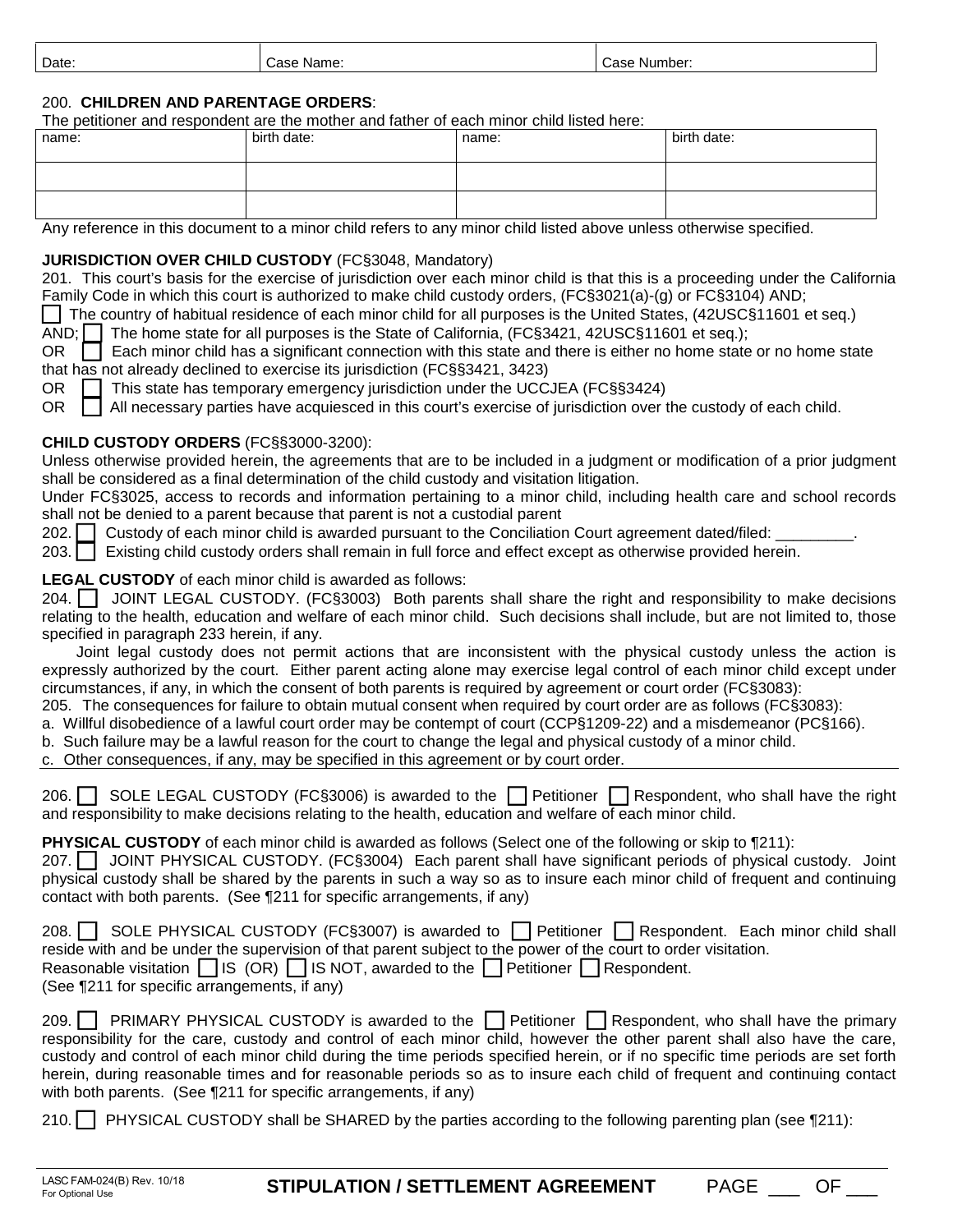| Date:                                                | Case Name:                                                                                                                                                                                                                                                                                                                                                                                                                                                                                                                                                                                                                                                                                                                                                                                                                                                                                                                                                                                                                                                                                                               | Case Number: |
|------------------------------------------------------|--------------------------------------------------------------------------------------------------------------------------------------------------------------------------------------------------------------------------------------------------------------------------------------------------------------------------------------------------------------------------------------------------------------------------------------------------------------------------------------------------------------------------------------------------------------------------------------------------------------------------------------------------------------------------------------------------------------------------------------------------------------------------------------------------------------------------------------------------------------------------------------------------------------------------------------------------------------------------------------------------------------------------------------------------------------------------------------------------------------------------|--------------|
| PHYSICAL CUSTODY ORDERS (continued):                 | 211. PARENTING PLAN: Petitioner Respondent shall have the custody of and responsibility for each minor child<br>during the following time periods and the times not specified herein shall be for the other party:<br>(ONLY CHECK BOXES THAT APPLY, COMPLETE BLANKS THAT APPLY AND CIRCLE THE OPTIONS THAT APPLY)<br>Alternate weeks or weekends from ________day at ________m to ______day at _______m starting ___________.<br>Alternate weeks or weekends from _______day at _______m to ______day at ______m starting __________.<br>1st $\Box$ 2nd $\Box$ 3rd $\Box$ 4th $\Box$ 5th weekends of each month from _____day at ______m to _____day at ______m.<br>1st 2nd 3rd 4th 5th weekends of each month from day at m to day at m.<br>(1st weekend is the weekend with the first Saturday of each month)<br>Each week from ________day at _________m to ________day at ________m starting ___________.<br>Each week from ________day at _________m to ________day at ________m starting ___________.<br>Each week on __________________________________day(s) from __________m to __________m starting __________ |              |
|                                                      |                                                                                                                                                                                                                                                                                                                                                                                                                                                                                                                                                                                                                                                                                                                                                                                                                                                                                                                                                                                                                                                                                                                          |              |
| shall not apply to the time periods specified below: | Vacation periods, holidays, and other non-school periods shall be shared by the parties as follows and the above schedule<br>Thanksgiving break from ______________day at ____________m to _______________day at _____________m<br>in odd/ even/ all years with PETITIONER and in odd/ even/ all years with RESPONDENT.<br>Winter vacation, first part, from last day of school/______________ at ______m to Dec 24 / 25 / 26 / ____________at ____m                                                                                                                                                                                                                                                                                                                                                                                                                                                                                                                                                                                                                                                                     |              |
|                                                      | in odd/ even/ all years with PETITIONER and in odd/ even /all years with RESPONDENT.<br>Winter vacation, second part, from Dec 24/ 25/ 26/______ at _____ m to day before school resumes/ _____at _____m                                                                                                                                                                                                                                                                                                                                                                                                                                                                                                                                                                                                                                                                                                                                                                                                                                                                                                                 |              |
|                                                      | in odd/ even/ all years with PETITIONER and in odd/ even/ all years with RESPONDENT.<br>Spring vacation, all or first part, from last day of school/_____ at _____ m to day before school resumes/ ____at ____ m                                                                                                                                                                                                                                                                                                                                                                                                                                                                                                                                                                                                                                                                                                                                                                                                                                                                                                         |              |
|                                                      | in odd/ even/ all years with PETITIONER and in odd/ even/ all years with RESPONDENT.<br>Spring vacation, second part, ___________day at __________m to day before school resumes/ ________day at _______m<br>in odd/ even/ all years with PETITIONER and in odd/ even/ all years with RESPONDENT.                                                                                                                                                                                                                                                                                                                                                                                                                                                                                                                                                                                                                                                                                                                                                                                                                        |              |
|                                                      | Summer or other breaks (including year round school breaks) shall be shared by alternating one /two /<br>periods with <b>T</b> PETITIONER <b>T</b> RESPONDENT having the first period starting on the last school day at _________m<br>in odd/even/ all years and the other party having the first period in odd/even/ all years.                                                                                                                                                                                                                                                                                                                                                                                                                                                                                                                                                                                                                                                                                                                                                                                        |              |
|                                                      | ______ weeks each summer for PETITIONER who shall give written notice of dates by _______________.<br>Failure to give such notice results in the other party having priority if dates conflict.                                                                                                                                                                                                                                                                                                                                                                                                                                                                                                                                                                                                                                                                                                                                                                                                                                                                                                                          |              |
|                                                      | ______ weeks each summer for RESPONDENT who shall give written notice of dates by _______________.<br>Failure to give such notice results in the other party having priority if dates conflict.<br>Monday holidays to be with the party who has the weekend, extending such weekend 24 hours.                                                                                                                                                                                                                                                                                                                                                                                                                                                                                                                                                                                                                                                                                                                                                                                                                            |              |
|                                                      | (including MLK, PRESIDENTS, CHAVEZ, MEMORIAL, LABOR and COLUMBUS DAYS)<br>If Mother's Day or Father's Day occurs on a weekend otherwise scheduled for the other party, the parties shall<br>exchange the entire weekend for that party's next scheduled weekend.                                                                                                                                                                                                                                                                                                                                                                                                                                                                                                                                                                                                                                                                                                                                                                                                                                                         |              |
| Other:                                               | All holidays not specified otherwise shall be $\Box$ SHARED OR $\Box$ ALTERNATED ANNUALLY by the parties.                                                                                                                                                                                                                                                                                                                                                                                                                                                                                                                                                                                                                                                                                                                                                                                                                                                                                                                                                                                                                |              |

Other occasions not specified above such as NEW YEARS, LINCOLN'S BIRTHDAY, Passover, Easter, Mother's Day, Father's Day, 4th OF JULY, Rosh Hashanah, Yom Kippur, Halloween, THANKSGIVING, Chanukah, CHRISTMAS, birthdays, and Monday holidays shall be shared as follows (CALIFORNIA LEGAL HOLIDAYS IN CAPITAL LETTERS):

| $\mathcal{N}$ | other occasions | times w/petitioner | vears        | times w/respondent | vears        |
|---------------|-----------------|--------------------|--------------|--------------------|--------------|
|               |                 | to                 | odd/even/all | to                 | odd/even/all |
|               |                 | to                 | odd/even/all | to                 | odd/even/all |
|               |                 | to                 | odd/even/all | to                 | odd/even/all |
|               |                 | to                 | odd/even/all | to                 | odd/even/all |
|               |                 |                    |              |                    |              |
|               |                 |                    |              |                    |              |
|               |                 |                    |              |                    |              |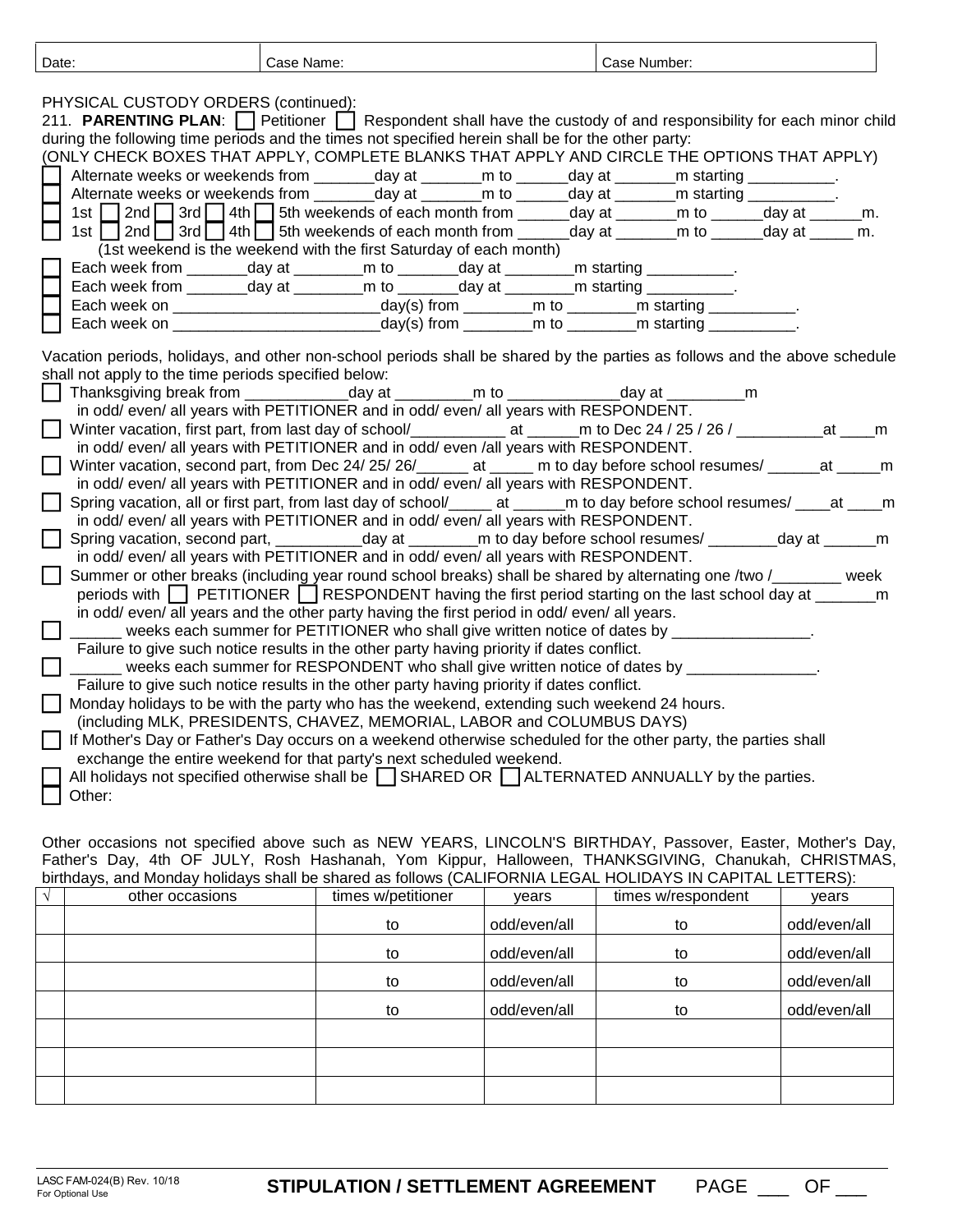| Date:                                                                       | Case Name:                                                                                                                                                                                                                                                                                                                                                                                                                                                                                                                                                                                                                                                                                                                                                                                 | Case Number:            |
|-----------------------------------------------------------------------------|--------------------------------------------------------------------------------------------------------------------------------------------------------------------------------------------------------------------------------------------------------------------------------------------------------------------------------------------------------------------------------------------------------------------------------------------------------------------------------------------------------------------------------------------------------------------------------------------------------------------------------------------------------------------------------------------------------------------------------------------------------------------------------------------|-------------------------|
|                                                                             | 220. OTHER ORDERS RELATING TO THE LEGAL AND PHYSICAL CUSTODY OF MINOR CHILDREN (Optional):                                                                                                                                                                                                                                                                                                                                                                                                                                                                                                                                                                                                                                                                                                 |                         |
|                                                                             | 221. In the event of any dispute regarding custody, visitation, time sharing or other matters concerning a minor child, the<br>parties shall attempt to mediate such dispute through Family Court Services (the Conciliation Court). (FC§§3160 - 3186)                                                                                                                                                                                                                                                                                                                                                                                                                                                                                                                                     |                         |
| 222.1                                                                       | Each party shall advise the other of his or her current address, place of employment and phone numbers and shall<br>advise the other of any changes as soon as reasonably possible. (OR, within ______ days of any such change)                                                                                                                                                                                                                                                                                                                                                                                                                                                                                                                                                            |                         |
| $223.$                                                                      | Each party shall advise all schools and health care providers of the name, address and phone numbers of the<br>other party in any registration, enrollment, emergency notification or other forms in which family information is requested.                                                                                                                                                                                                                                                                                                                                                                                                                                                                                                                                                |                         |
| 224.<br>regarding any minor child.                                          | Each party shall provide the other, within a reasonable period of time, with copies of all schedules of school and<br>extracurricular activities, school report cards, progress and special reports, medical reports and health care instructions                                                                                                                                                                                                                                                                                                                                                                                                                                                                                                                                          |                         |
| 225.                                                                        | Each party shall advise the other, within a reasonable period of time prior thereto, of all school and extra curricular<br>activities of any minor child in which parents are invited or allowed to observe or participate.                                                                                                                                                                                                                                                                                                                                                                                                                                                                                                                                                                |                         |
| $226.$                                                                      | Each party shall advise the other, within a reasonable period of time prior thereto, of any medical and mental<br>health treatment or evaluation of any minor child, including the name and address of the provider of such services.                                                                                                                                                                                                                                                                                                                                                                                                                                                                                                                                                      |                         |
| 227.                                                                        | In emergency situations, either party may authorize necessary health care treatment and procedures for any minor<br>child and such party shall notify the other thereof as soon as reasonably possible.                                                                                                                                                                                                                                                                                                                                                                                                                                                                                                                                                                                    |                         |
| 228.<br>hearing of, any minor child.                                        | Neither party shall make derogatory nor disparaging remarks about the other to or in the presence of, or within the                                                                                                                                                                                                                                                                                                                                                                                                                                                                                                                                                                                                                                                                        |                         |
| 229.                                                                        | Neither party shall be under the influence of alcohol, nor other substance which substantially impairs that party's<br>ability to care for a minor child, at any time such party is responsible for the health and safety of any minor child.                                                                                                                                                                                                                                                                                                                                                                                                                                                                                                                                              |                         |
| 230.                                                                        | Neither party shall change the residence of any minor child from the state of California (AND $\Box$ from the counties                                                                                                                                                                                                                                                                                                                                                                                                                                                                                                                                                                                                                                                                     |                         |
| 231.                                                                        | Neither party shall change the residence of any minor child for more than 30 days, without the written consent of<br>the other or an order of this court, without giving written notice to the other party in the manner provided in FC§3024.                                                                                                                                                                                                                                                                                                                                                                                                                                                                                                                                              |                         |
| 232.                                                                        | A party who is unable to assume responsibility for the care of any minor child during any scheduled period of<br>custody for that party is responsible for making adequate alternative arrangements for the care of such child.                                                                                                                                                                                                                                                                                                                                                                                                                                                                                                                                                            |                         |
| 233.<br>(1)<br>(2)<br>(3)<br>(4)<br>(5)<br>(8)<br>Other:                    | (For joint legal custody orders) The rights to make decisions, that the parties shall share, relating to the health,<br>education and welfare of each minor child under paragraph 205, include, but are not limited to:<br>Enrollment or termination of attendance in any public or private school.<br>Participation in regularly occurring extra curricular activities.<br>Non emergency medical, dental and orthodontic treatment other than routine checkups.<br>Participation in mental health counseling, therapy or treatment.<br>Change in area of child's residence. (6) $\Box$ Issuance of driver license. (7) $\Box$                                                                                                                                                             | Issuance of a passport. |
| 251.<br>252.<br>as otherwise provided herein.<br>253.<br>260. OTHER ORDERS: | 250. ORDERS FOR TRANSPORTATION AND EXCHANGE OF PHYSICAL CUSTODY / VISITATION (Optional):<br>Each party shall provide for the transportation of each minor child at the $\Box$ BEGINNING or $\Box$ ENDING of that<br>party's period of physical custody except as otherwise provided herein.<br>Petitioner Respondent shall provide for all transportation for exchanges of physical custody or visitation except<br>The parties shall exchange periods of physical custody through each child's school or child care provider when<br>such exchanges are to occur at times when that child is attending school or child care. If the child is absent from such<br>location the receiving party shall pick up the child from the other parties residence unless agreed or specified herein. |                         |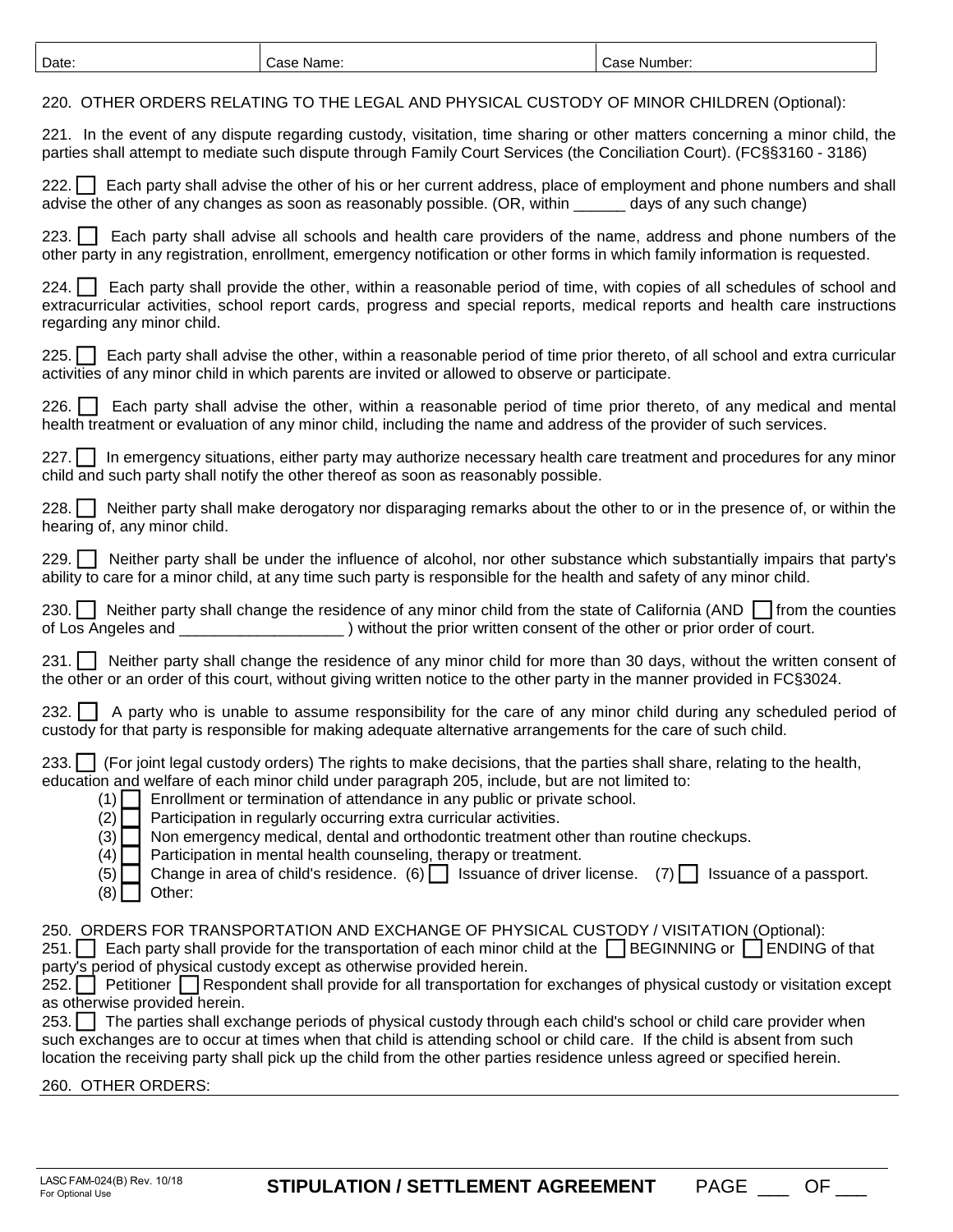| Date:                                                                                                                                                                                                                                                                                                                                                                                                                                                                                                                                                                                                                                                                                                                                                                                                                                           |  | Case Name: |            |  |              | Case Number: |            |            |
|-------------------------------------------------------------------------------------------------------------------------------------------------------------------------------------------------------------------------------------------------------------------------------------------------------------------------------------------------------------------------------------------------------------------------------------------------------------------------------------------------------------------------------------------------------------------------------------------------------------------------------------------------------------------------------------------------------------------------------------------------------------------------------------------------------------------------------------------------|--|------------|------------|--|--------------|--------------|------------|------------|
| 300. CHILD SUPPORT ORDERS (FC§3500 et seq.):<br>301.     A completed STIPULATION TO ESTABLISH OR MODIFY CHILD SUPPORT AND ORDER, on Judicial Council<br>form FL-350, is filed herewith or has been filed and remains in full force and effect. OR<br>Petitioner   Respondent shall pay the   petitioner   respondent for the support of each minor child, the<br>$302.$    <br>amounts set forth below,     through the California State Disbursement Unit (complete ¶311 for such orders)<br>payable one half on the 1st and 15th days of each month commencing:<br>OR<br>payable on the __________________________day(s) of each month commencing:                                                                                                                                                                                            |  |            |            |  |              |              |            |            |
| child's name                                                                                                                                                                                                                                                                                                                                                                                                                                                                                                                                                                                                                                                                                                                                                                                                                                    |  | birth date | amount/mo. |  | child's name |              | birth date | amount/mo. |
|                                                                                                                                                                                                                                                                                                                                                                                                                                                                                                                                                                                                                                                                                                                                                                                                                                                 |  |            |            |  |              |              |            |            |
|                                                                                                                                                                                                                                                                                                                                                                                                                                                                                                                                                                                                                                                                                                                                                                                                                                                 |  |            | \$         |  |              |              |            | \$         |
|                                                                                                                                                                                                                                                                                                                                                                                                                                                                                                                                                                                                                                                                                                                                                                                                                                                 |  |            | \$         |  |              |              |            | \$         |
|                                                                                                                                                                                                                                                                                                                                                                                                                                                                                                                                                                                                                                                                                                                                                                                                                                                 |  |            | \$         |  |              |              |            | \$         |
| TOTAL CHILD SUPPORT AMOUNT PAYABLE EACH MONTH                                                                                                                                                                                                                                                                                                                                                                                                                                                                                                                                                                                                                                                                                                                                                                                                   |  |            |            |  |              |              |            |            |
| The above payments shall continue for each child until such child reaches the age of 18 years, dies, marries or is otherwise                                                                                                                                                                                                                                                                                                                                                                                                                                                                                                                                                                                                                                                                                                                    |  |            |            |  |              | \$           |            |            |
| student, and who is not self supporting, until the time the child completes the 12th grade or attains the age of 19 years,<br>which ever first occurs. (FC§3901)<br>The person to whom payments are made, shall notify the person ordered to make the payments of the happening of<br>any contingency terminating child support as provided by FC§4007.<br>303. BASIS FOR CHILD, SPOUSAL AND FAMILY SUPPORT CALCULATION (Optional, FC§4005)                                                                                                                                                                                                                                                                                                                                                                                                     |  |            |            |  |              |              |            |            |
| A printout of a computer calculation of the parties' financial circumstances is attached or on file herein.                                                                                                                                                                                                                                                                                                                                                                                                                                                                                                                                                                                                                                                                                                                                     |  |            |            |  |              |              |            |            |
| OR, the parties' financial circumstances are as follows:                                                                                                                                                                                                                                                                                                                                                                                                                                                                                                                                                                                                                                                                                                                                                                                        |  |            |            |  | petitioner   |              |            | respondent |
| federal tax filing status (FC§4059a):                                                                                                                                                                                                                                                                                                                                                                                                                                                                                                                                                                                                                                                                                                                                                                                                           |  |            |            |  |              |              |            | $\%$       |
| approximate percentage of physical custody (FC§4055b1D):<br>%<br>gross monthly income or earning capacity (FC§4058):<br>\$<br>\$                                                                                                                                                                                                                                                                                                                                                                                                                                                                                                                                                                                                                                                                                                                |  |            |            |  |              |              |            |            |
| net monthly disposable income (FC§4059-60):                                                                                                                                                                                                                                                                                                                                                                                                                                                                                                                                                                                                                                                                                                                                                                                                     |  |            | \$         |  | \$           |              |            |            |
| hardship expenses (FC§4071):                                                                                                                                                                                                                                                                                                                                                                                                                                                                                                                                                                                                                                                                                                                                                                                                                    |  |            | \$         |  | \$           |              |            |            |
| health insurance / plan premiums (FC§4059d):                                                                                                                                                                                                                                                                                                                                                                                                                                                                                                                                                                                                                                                                                                                                                                                                    |  |            | \$<br>\$   |  |              |              |            |            |
| other (FC§4059):                                                                                                                                                                                                                                                                                                                                                                                                                                                                                                                                                                                                                                                                                                                                                                                                                                |  |            | \$         |  | \$           |              |            |            |
| child care costs:                                                                                                                                                                                                                                                                                                                                                                                                                                                                                                                                                                                                                                                                                                                                                                                                                               |  |            | \$         |  | \$           |              |            |            |
| 304. ORDERS FOR CHILD CARE COSTS (FC§4062(a)(1)): The child care costs related to employment or to reasonably<br>necessary education or training for employment skills shall be paid as follows:<br>The above child support includes a contribution towards the child care expenses for one or more minor children.<br>Each party shall pay one half of such child care costs in addition to any other support.<br>Petitioner shall pay (\$ or %) __________ and respondent shall pay (\$ or %) _________ of such child care costs.<br>Each party shall be responsible for child care expenses during that party's periods of physical custody.                                                                                                                                                                                                 |  |            |            |  |              |              |            |            |
| 305. STIPULATED CHILD SUPPORT DECLARATIONS (FC§4065) (Mandatory if amount differs from guideline formula):<br>Child support $\Box$ is $\Box$ is not based on the Statewide Uniform Guideline.<br>The parties are fully informed of their rights concerning child support, this support order is agreed to without coercion or<br>duress, is in the best interest of each minor child, and the needs of each minor child will be adequately met by the agreed<br>amount of child support herein.<br>The right to support has not been assigned to the county pursuant to §11477 of the Welfare and Institutions Code and<br>no public assistance application is pending.<br>306. JOINDER IN STIPULATION LOCAL CHILD SUPPORT AGENCY (FC§4065(c)):<br>(Mandatory where Local Child Support Agency (LCSA) providing services pursuant to WIC§11477) |  |            |            |  |              |              |            |            |
| LCSA by: (name)                                                                                                                                                                                                                                                                                                                                                                                                                                                                                                                                                                                                                                                                                                                                                                                                                                 |  |            |            |  |              |              |            |            |

Signature of Local Child Support Agency representative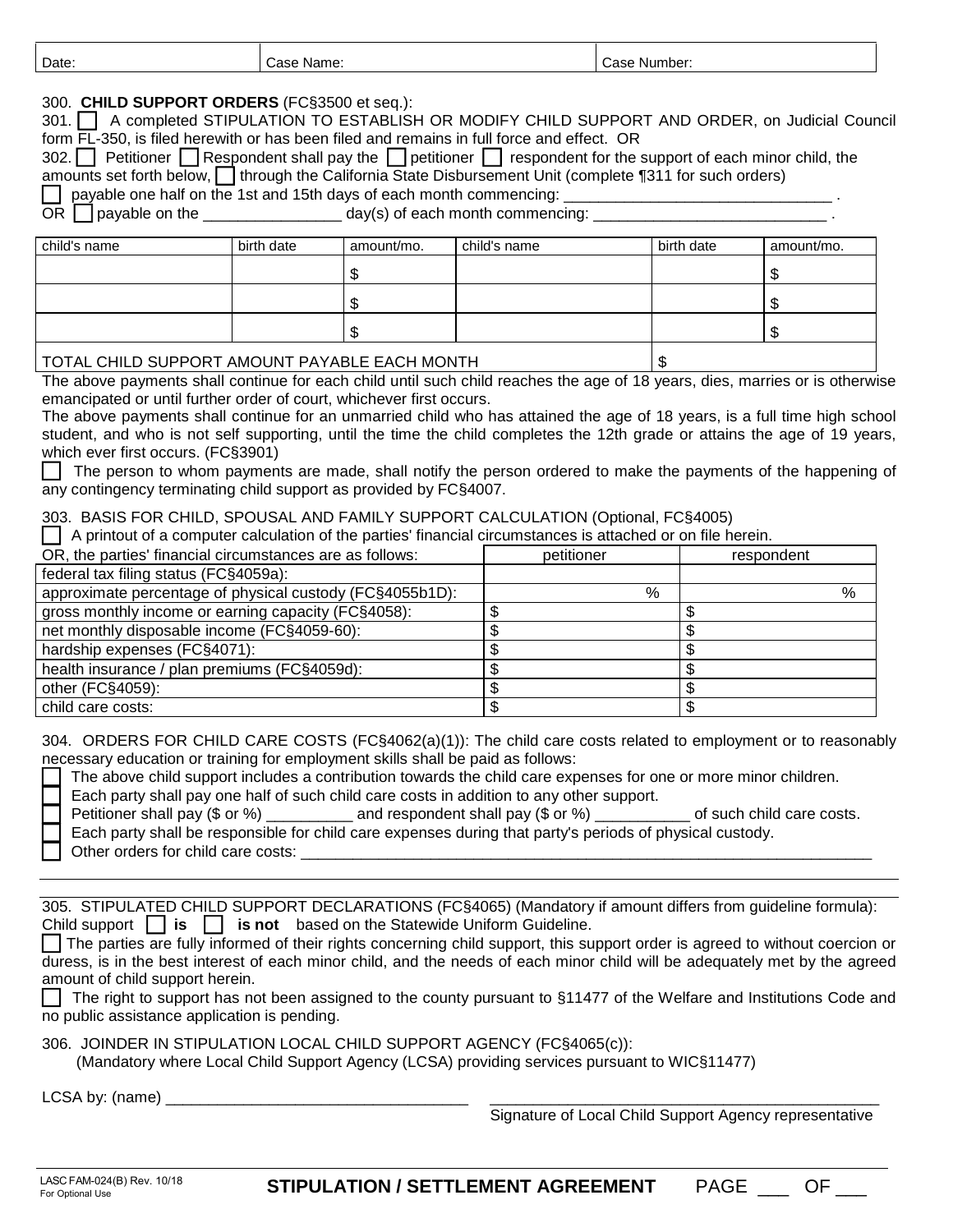| Date:                                                                                                                                                                                                                                                                                                                                                                                                                                                                                                                                                                                                                                                                                                                                                                                                                                                                                                                                                                                                                                                                                                                                                                                                                                                                                                                                                                                                                                                                                                                                                                                                                                                                                                                                                                                                                                                                                                                                                                                                                                                                                                                                                                                                                                                                                                                                                                                                                                                                                                                                                                                                                                                                                                         | Case Name: | Case Number: |  |  |
|---------------------------------------------------------------------------------------------------------------------------------------------------------------------------------------------------------------------------------------------------------------------------------------------------------------------------------------------------------------------------------------------------------------------------------------------------------------------------------------------------------------------------------------------------------------------------------------------------------------------------------------------------------------------------------------------------------------------------------------------------------------------------------------------------------------------------------------------------------------------------------------------------------------------------------------------------------------------------------------------------------------------------------------------------------------------------------------------------------------------------------------------------------------------------------------------------------------------------------------------------------------------------------------------------------------------------------------------------------------------------------------------------------------------------------------------------------------------------------------------------------------------------------------------------------------------------------------------------------------------------------------------------------------------------------------------------------------------------------------------------------------------------------------------------------------------------------------------------------------------------------------------------------------------------------------------------------------------------------------------------------------------------------------------------------------------------------------------------------------------------------------------------------------------------------------------------------------------------------------------------------------------------------------------------------------------------------------------------------------------------------------------------------------------------------------------------------------------------------------------------------------------------------------------------------------------------------------------------------------------------------------------------------------------------------------------------------------|------------|--------------|--|--|
| CHILD SUPPORT ORDERS (Continued):<br>307. MODIFICATION OF CHILD SUPPORT (Notice required by FC§4010):<br>Child support orders may be modified under the provisions of FC§§3591, 3650-3680. Information on modification of child<br>support is provided in judicial council form FL-192, "Information sheet on changing a child support order," available in the<br>clerk's office, and assistance may be obtained through the Office of the Family Law Facilitator.<br>308. WAGE AND EARNINGS ASSIGNMENT ORDER (Mandatory under FC§5230):<br>A Wage and Earnings Assignment Order, judicial council form FL-195, shall be filed ordering the employer of the obligor to<br>pay to the obligee that portion of the obligor's earnings as will be sufficient to pay an amount to cover the support ordered in<br>this case and any amount ordered by the court toward the liquidation of the following arrearages:<br>a monthly payment of \$ ________ toward arrearages of \$ _____________ in child support as of ____________                                                                                                                                                                                                                                                                                                                                                                                                                                                                                                                                                                                                                                                                                                                                                                                                                                                                                                                                                                                                                                                                                                                                                                                                                                                                                                                                                                                                                                                                                                                                                                                                                                                                                |            |              |  |  |
|                                                                                                                                                                                                                                                                                                                                                                                                                                                                                                                                                                                                                                                                                                                                                                                                                                                                                                                                                                                                                                                                                                                                                                                                                                                                                                                                                                                                                                                                                                                                                                                                                                                                                                                                                                                                                                                                                                                                                                                                                                                                                                                                                                                                                                                                                                                                                                                                                                                                                                                                                                                                                                                                                                               |            |              |  |  |
| $\Box$ a monthly payment of $\frac{1}{2}$ subsetspace of s and arrearages of $\frac{1}{2}$ and $\frac{1}{2}$ in spousal support as of $\frac{1}{2}$<br>Interest is not included in the above amounts unless specified herein:<br>309. ORDERS FOR HEALTH CARE COVERAGE AND COSTS FOR CHILDREN (Mandatory under FC§3751(a)(2)):<br>Petitioner Respondent Both parents shall maintain health insurance coverage under FC§§3750-3753 for the<br>benefit of each supported child if that insurance is available at no cost or at reasonable cost to the parent as defined by<br>FC§3751(a)(2), (presumed reasonable if does not exceed 5% of gross income). If such coverage is not available, such<br>coverage shall be obtained if it becomes available at no cost or reasonable cost.<br>Each parent shall provide the other with insurance coverage information, identification documents, claim forms and other<br>documents and information necessary to utilize insurance coverage for each supported child and to obtain reimbursement<br>for health care services costs incurred for each supported child.<br>Any reimbursement due from one party to the other under this order or otherwise under FC§4063 shall be paid within 30<br>days of demand in the manner specified in FC§4063 unless a different period of time is specified here: _______<br>(Judicial Council form FL-192 contains additional information on health care costs and reimbursement procedures)<br>Reasonable and necessary health care costs of each supported child not covered by insurance, including medical,<br>pharmaceutical, vision, dental, orthodontic and mental health costs, shall be shared equally by the parents (unless a<br>different allocation is set forth below), and each parent shall reimburse the other for his or her share of such expenses paid<br>by the other.<br>The parties waive the right to written notice of an application for a health insurance coverage order under FC§3761.<br>310. DEPENDENCY EXEMPTIONS (Optional):<br>In absence of any specific agreement the custodial parent is usually entitled to claim exemptions (see IRC§152(e)).<br>Petitioner Respondent shall have the right to claim each minor child, OR each child listed below, as a<br>dependent and exemption for all state and federal income tax purposes $\Box$ every year, OR $\Box$ in each year listed below,<br>and each party shall execute and deliver, on demand, any documents necessary for such claim, including IRS form 8332.<br>A party required to pay child support to the other shall not make the above claims for any year for which the full amount<br>of child support has not been paid. |            |              |  |  |
| 311. INFORMATION REQUIRED FOR STATE DISBURSEMENT ORDERS (Mandatory for welfare recipients, FC§4200):<br>All support payments shall be paid to the office of the CA State Disbursement Unit, PO Box 989067, West<br>Sacramento, CA 95798-9067 by check or money order including the number of this case.<br>The CHILD SUPPORT CASE REGISTRY FORM (FL 191) shall be completed and submitted to the court<br>The Local Child Support Agency may appear on behalf of the public interest in any proceeding to enforce support.                                                                                                                                                                                                                                                                                                                                                                                                                                                                                                                                                                                                                                                                                                                                                                                                                                                                                                                                                                                                                                                                                                                                                                                                                                                                                                                                                                                                                                                                                                                                                                                                                                                                                                                                                                                                                                                                                                                                                                                                                                                                                                                                                                                    |            |              |  |  |
| 312. OTHER ORDERS:                                                                                                                                                                                                                                                                                                                                                                                                                                                                                                                                                                                                                                                                                                                                                                                                                                                                                                                                                                                                                                                                                                                                                                                                                                                                                                                                                                                                                                                                                                                                                                                                                                                                                                                                                                                                                                                                                                                                                                                                                                                                                                                                                                                                                                                                                                                                                                                                                                                                                                                                                                                                                                                                                            |            |              |  |  |
|                                                                                                                                                                                                                                                                                                                                                                                                                                                                                                                                                                                                                                                                                                                                                                                                                                                                                                                                                                                                                                                                                                                                                                                                                                                                                                                                                                                                                                                                                                                                                                                                                                                                                                                                                                                                                                                                                                                                                                                                                                                                                                                                                                                                                                                                                                                                                                                                                                                                                                                                                                                                                                                                                                               |            |              |  |  |